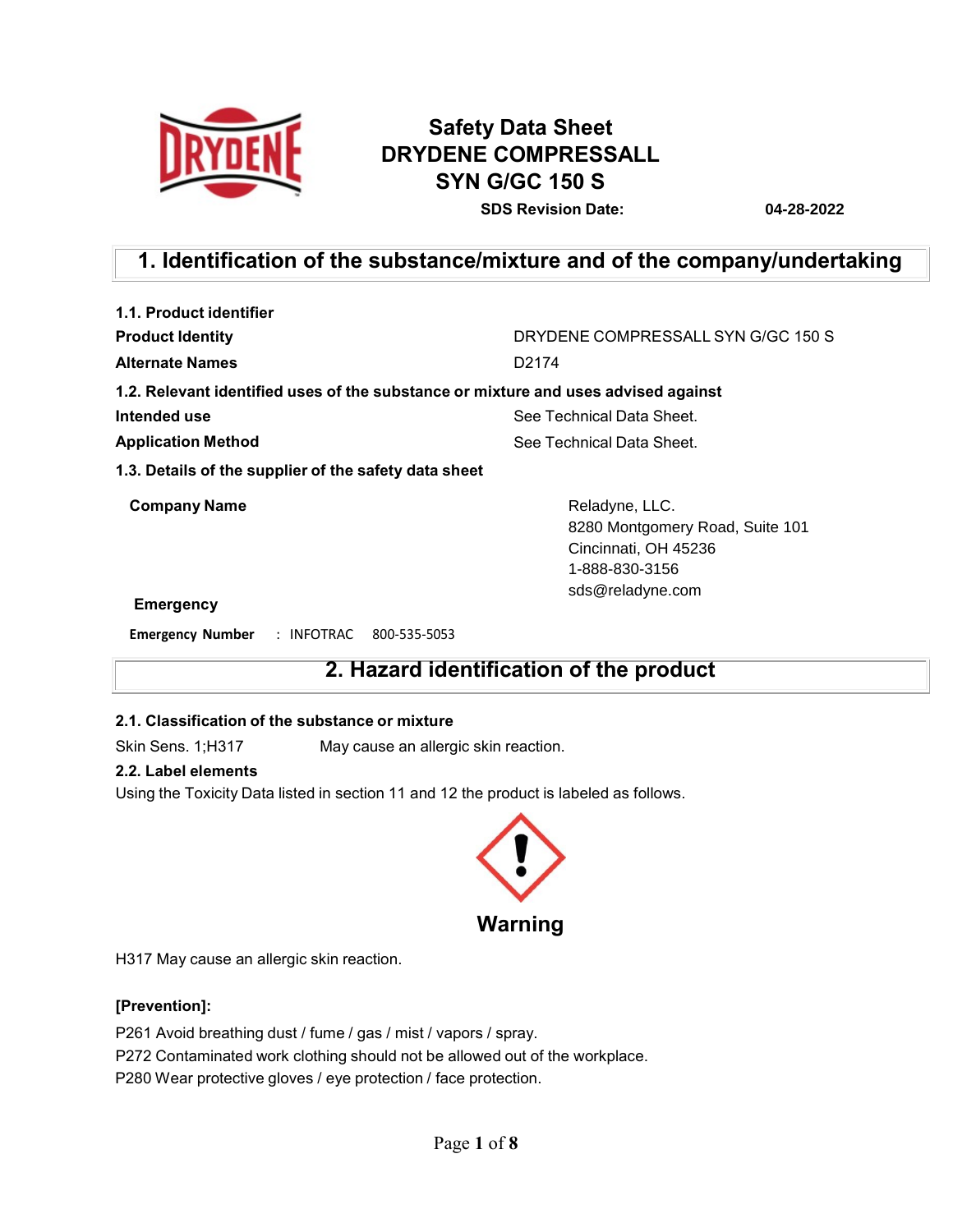# **[Response]:**

P302+352 IF ON SKIN: Wash with plenty of soap and water.

P313 Get medical advice / attention.

P321 Specific treatment (see information on this label).

P333+313 If skin irritation or a rash occurs: Get medical advice / attention.

P363 Wash contaminated clothing before reuse.

# **[Storage]:**

No GHS storage statements

# **[Disposal]:**

P501 Dispose of contents / container in accordance with local / national regulations.

# **3. Composition/information on ingredients**

This product is considered a mixture.

This product contains the following substances that present a hazard within the meaning of the relevant State and Federal Hazardous Substances regulations.

| Ingredient/Chemical Designations                                | Weight %   | <b>GHS Classification</b>                                                                                                       | <b>Notes</b> |
|-----------------------------------------------------------------|------------|---------------------------------------------------------------------------------------------------------------------------------|--------------|
| polyalkylene glycol monobutyl ether<br>CAS Number: 0009038-95-3 | 75 - 100   | Not classified                                                                                                                  |              |
| PHENYL-1-NAPHTHYLAMINE<br><b>CAS Number:</b><br>0000090-30-2    | $1.0 - 10$ | Acute Tox. 4:H302<br>Skin Sens. 1:H317<br><b>STOT RE 2:H373</b><br><b>Aquatic Acute 1:H400</b><br><b>Aquatic Chronic 1:H410</b> | [1]          |

[1] Substance classified with a health or environmental hazard.

[2] Substance with a workplace exposure limit.

[3] PBT-substance or vPvB-substance.

\*The full texts of the phrases are shown in Section 16.

This formulation is considered a trade secret and specific chemical identity and exact percentage (concentration) of composition may have been withheld. Trade secrets are allowable per paragraph (i) of 29 CFR 1910.1200 as long as specific chemical identity and exact percentage composition are available and will be provided to health professionals, employees, or designated representatives in accordance with applicable provisions of paragraph (i).

# **4. First aid measures**

# **4.1. Description of first aid measures**

| General           | In all cases of doubt, or when symptoms persist, seek medical attention.<br>Never give anything by mouth to an unconscious person.                                                                                                        |
|-------------------|-------------------------------------------------------------------------------------------------------------------------------------------------------------------------------------------------------------------------------------------|
| <b>Inhalation</b> | Remove to fresh air, keep patient warm and at rest. If breathing is irregular or stopped, give<br>artificial respiration. If unconscious place in the recovery position and obtain immediate<br>medical attention. Give nothing by mouth. |
| <b>Eyes</b>       | Irrigate copiously with clean water for at least 15 minutes, holding the eyelids apart and<br>seek medical attention.                                                                                                                     |
| <b>Skin</b>       | Remove contaminated clothing. Wash skin thoroughly with soap and water or use a<br>recognized skin cleanser.                                                                                                                              |
| Ingestion         | If swallowed obtain immediate medical attention. Keep at rest. Do NOT induce vomiting.                                                                                                                                                    |
|                   | 4.2. Most important symptoms and effects, both acute and delayed                                                                                                                                                                          |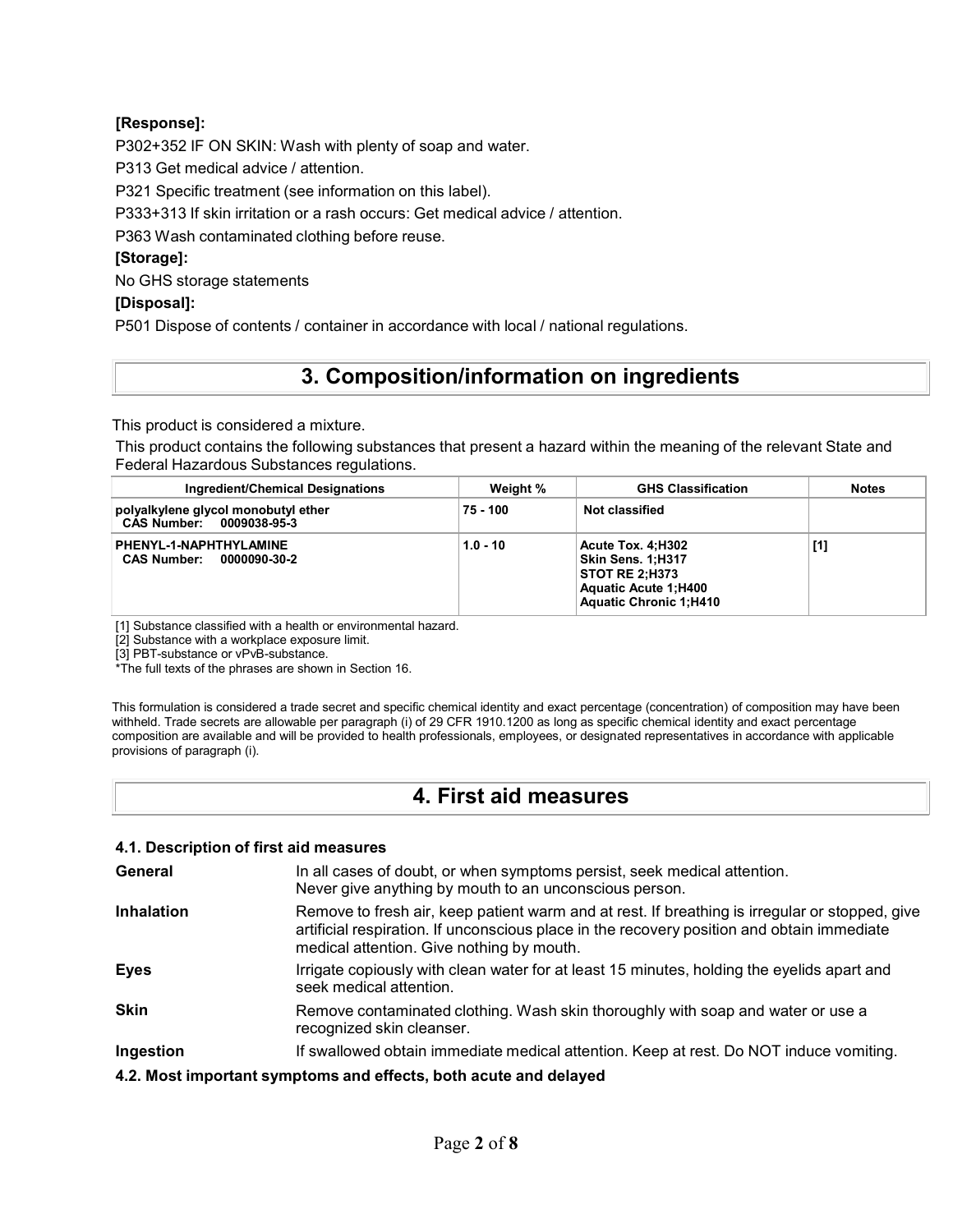**Overview Mo specific symptom data available.** See section 2 for further details.

**Skin** May cause an allergic skin reaction.

# **5. Fire-fighting measures**

### **5.1. Extinguishing media**

Dry chemical, foam, carbon dioxide or water spray.

### **5.2. Special hazards arising from the substance or mixture**

Hazardous decomposition: None under normal use.

Avoid breathing dust / fume / gas / mist / vapors / spray.

### **5.3. Advice for fire-fighters**

In the event of fire, wear full protective clothing and NIOSH Approved Self-contained breathing apparatus with full face piece operated in the pressure demand or other positive pressure mode. Move container from fire area if it can be done without risk. Use water to keep fire exposed containers cool and disperse vapors.

### **ERG** Guide No.

# **6. Accidental release measures**

### **6.1. Personal precautions, protective equipment and emergency procedures**

Evacuate personnel to safe areas. Use personal protective equipment.

## **6.2. Environmental precautions**

Do not allow spills to enter drains or waterways.

Use good personal hygiene practices. Wash hands before eating, drinking, smoking or using toilet. Promptly remove soiled clothing and wash thoroughly before reuse.

## **6.3. Methods and material for containment and cleaning up**

Use a non-combustible material like vermiculite, sand or earth to soak up product and place in a container for later disposal.

Dike for disposal and cover with wet sand or earth.

# **7. Handling and storage**

## **7.1. Precautions for safe handling**

See section 2 for further details.

## **7.2. Conditions for safe storage, including any incompatibilities**

Handle containers carefully to prevent damage and spillage.

Store in a cool dry place.

Keep containers tightly closed.

Incompatible materials: Incompatible with strong oxidizing agents

See section 2 for further details.

## **7.3. Specific end use(s)**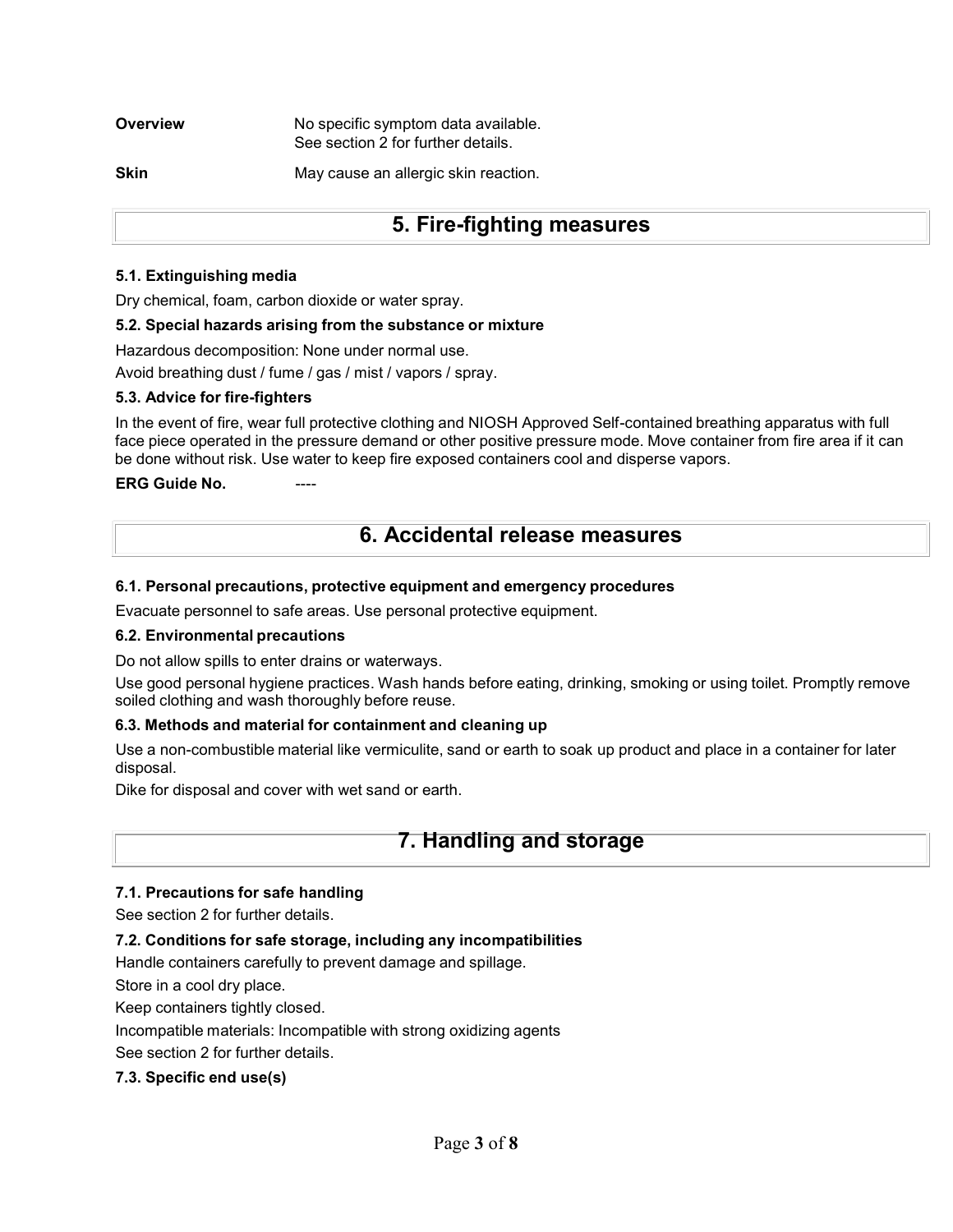No data available.

# **8. Exposure controls and personal protection**

# **8.1. Control parameters**

| <b>Exposure</b> |                                     |               |                      |  |
|-----------------|-------------------------------------|---------------|----------------------|--|
| CAS No.         | Ingredient                          | <b>Source</b> | Value                |  |
| 0000090-30-2    | PHENYL-1-NAPHTHYLAMINE              | <b>OSHA</b>   | No Established Limit |  |
|                 |                                     | <b>ACGIH</b>  | No Established Limit |  |
|                 |                                     | <b>NIOSH</b>  | No Established Limit |  |
|                 |                                     | Supplier      | No Established Limit |  |
| 0009038-95-3    | polyalkylene glycol monobutyl ether | <b>OSHA</b>   | No Established Limit |  |
|                 |                                     | <b>ACGIH</b>  | No Established Limit |  |
|                 |                                     | <b>NIOSH</b>  | No Established Limit |  |
|                 |                                     | Supplier      | No Established Limit |  |

# **Carcinogen Data**

| CAS No.      | Ingredient                                 | <b>Source</b> | Value                                                              |
|--------------|--------------------------------------------|---------------|--------------------------------------------------------------------|
| 0000090-30-2 | PHENYL-1-NAPHTHYLAMINE                     | <b>OSHA</b>   | Select Carcinogen: No                                              |
|              |                                            | <b>NTP</b>    | Known: No: Suspected: No                                           |
|              |                                            | <b>IARC</b>   | Group 1: No: Group 2a: No: Group 2b: No: Group 3: No: Group 4: No: |
| 0009038-95-3 | polyalkylene glycol monobutyl ether   OSHA |               | Select Carcinogen: No                                              |
|              |                                            | <b>NTP</b>    | Known: No: Suspected: No                                           |
|              |                                            | <b>IARC</b>   | Group 1: No: Group 2a: No: Group 2b: No: Group 3: No: Group 4: No: |

### **8.2. Exposure controls**

| <b>Respiratory</b>          | If workers are exposed to concentrations above the exposure limit they must use the<br>appropriate, certified respirators.                                                                                                                                                                                                             |
|-----------------------------|----------------------------------------------------------------------------------------------------------------------------------------------------------------------------------------------------------------------------------------------------------------------------------------------------------------------------------------|
| Eyes                        | Safety glasses with side shields                                                                                                                                                                                                                                                                                                       |
| <b>Skin</b>                 | Overalls which cover the body, arms and legs should be worn. Skin should not be exposed.<br>All parts of the body should be washed after contact.                                                                                                                                                                                      |
| <b>Engineering Controls</b> | Provide adequate ventilation. Where reasonably practicable this should be achieved by the<br>use of local exhaust ventilation and good general extraction. If these are not sufficient to<br>maintain concentrations of particulates and any vapor below occupational exposure limits<br>suitable respiratory protection must be worn. |
| <b>Other Work Practices</b> | Use good personal hygiene practices. Wash hands before eating, drinking, smoking or<br>using toilet. Promptly remove soiled clothing and wash thoroughly before reuse.                                                                                                                                                                 |

# **9. Physical and chemical properties**

| Appearance     | Clear and Bright |
|----------------|------------------|
| Odor           | Mild             |
| Odor threshold | Not Measured     |
| рH             | Not Measured     |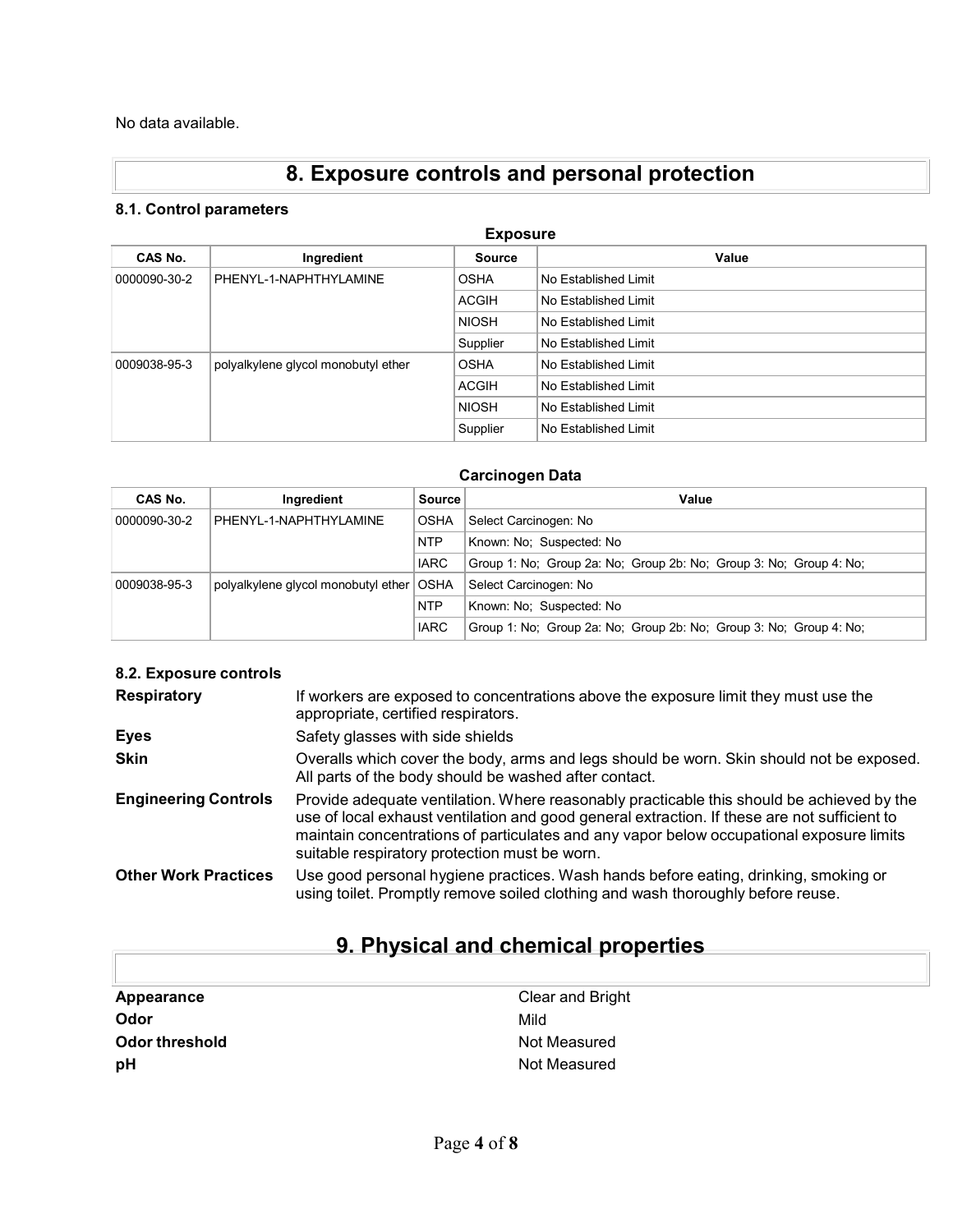**Melting point / freezing point** Not Measured **Pour Point** -42C **Initial boiling point and boiling range Mot Measured Flash Point** 291C **Evaporation rate (Ether = 1)** Not Measured **Flammability (solid, gas)** Not Applicable **Upper/lower flammability or explosive limits Lower Explosive Limit:**

- **Vapor pressure (Pa)** Not Measured **Vapor Density Not Measured** Not Measured **Specific Gravity** 1.0-1.1 **Solubility** in Water **Not Measured** Not Measured **Partition coefficient n-octanol/water (Log Kow) Not Measured Auto-ignition temperature Not Measured** Not Measured **Decomposition temperature** Not Measured **Viscosity (cSt)** 142.8 @ 40C **9.2. Other information** No other relevant information.
- **Upper Explosive Limit:**

# **10. Stability and reactivity**

# **10.1. Reactivity**

Hazardous Polymerization will not occur. **10.2. Chemical stability** Stable under normal circumstances. **10.3. Possibility of hazardous reactions** No data available. **10.4. Conditions to avoid** None known **10.5. Incompatible materials** Incompatible with strong oxidizing agents **10.6. Hazardous decomposition products** None under normal use.

# **11. Toxicological information**

# **Acute toxicity**

Product is safe for intended use based on the formulation, testing results and the long history of safe consumer use.

| Ingredient                                        | Oral LD50.<br>mg/kg | Skin LD50.<br>mg/kg | Inhalation<br>Vapor LD50,<br>ma/L/4hr | Inhalation<br>Dust/Mist LD50.<br>ma/L/4hr | Inhalation<br>Gas LD50.<br>ppm |
|---------------------------------------------------|---------------------|---------------------|---------------------------------------|-------------------------------------------|--------------------------------|
| polyalkylene glycol monobutyl ether - (9038-95-3) | No data             | No data             | No data                               | No data                                   | No data                        |
|                                                   | available           | available           | available                             | available                                 | available                      |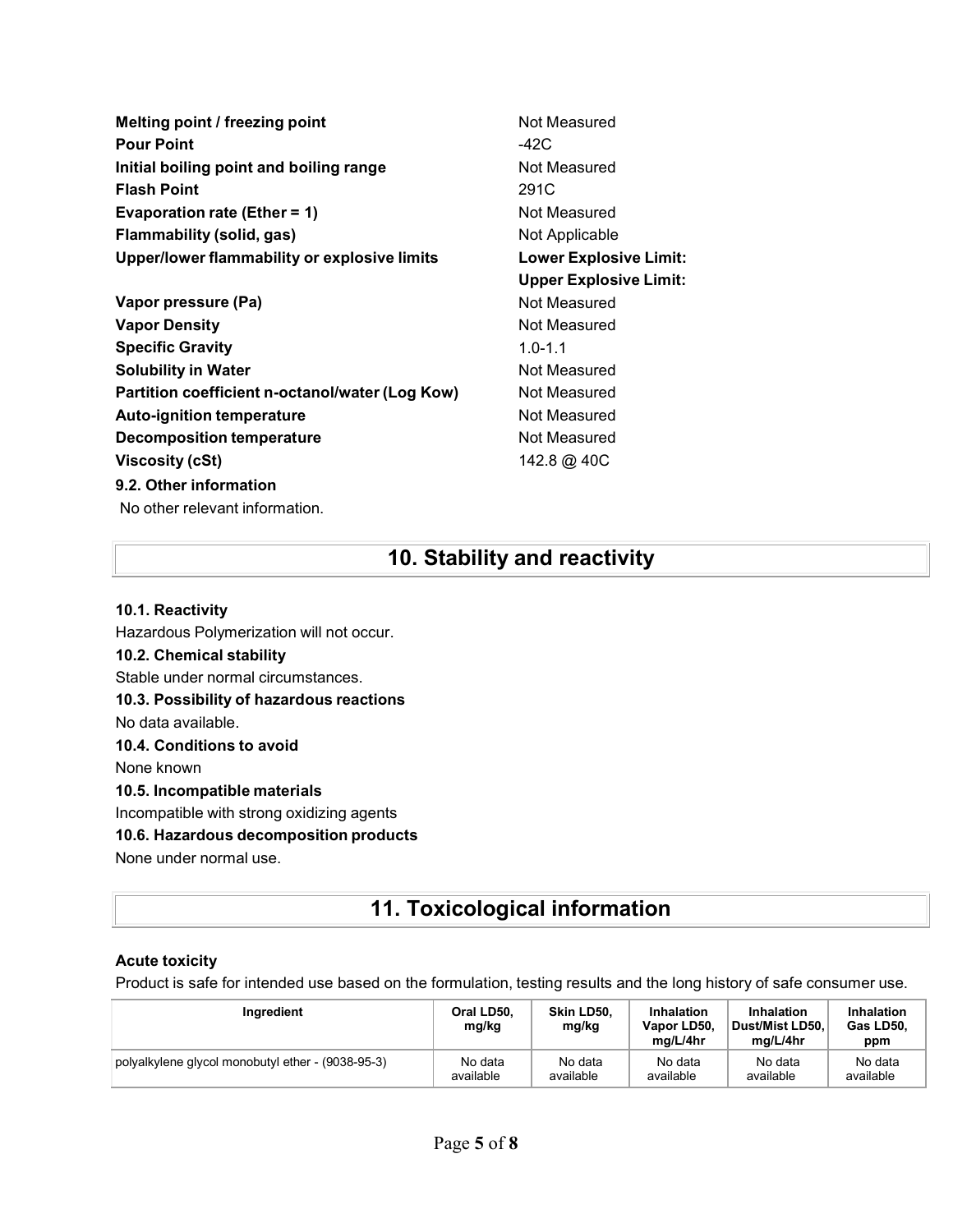| PHENYL-1-NAPHTHYLAMINE - (90-30-2) | 1,625.00, Rat -<br>Category: 4 | $> 5.000.00$ .<br>Rabbit -<br>Category: NA | No data<br>available | No data<br>available | No data<br>available |
|------------------------------------|--------------------------------|--------------------------------------------|----------------------|----------------------|----------------------|
|                                    |                                |                                            |                      |                      |                      |

Note: When no route specific LD50 data is available for an acute toxin, the converted acute toxicity point estimate was used in the calculation of the product's ATE (Acute Toxicity Estimate).

| <b>Classification</b>         | Category | <b>Hazard Description</b>            |
|-------------------------------|----------|--------------------------------------|
| Acute toxicity (oral)         |          | Not Applicable                       |
| Acute toxicity (dermal)       |          | Not Applicable                       |
| Acute toxicity (inhalation)   |          | Not Applicable                       |
| Skin corrosion/irritation     |          | Not Applicable                       |
| Serious eye damage/irritation |          | Not Applicable                       |
| Respiratory sensitization     |          | Not Applicable                       |
| Skin sensitization            |          | May cause an allergic skin reaction. |
| Germ cell mutagenicity        |          | Not Applicable                       |
| Carcinogenicity               |          | Not Applicable                       |
| Reproductive toxicity         |          | Not Applicable                       |
| STOT-single exposure          |          | Not Applicable                       |
| STOT-repeated exposure        |          | Not Applicable                       |
| Aspiration hazard             |          | Not Applicable                       |

# **11. Ecological information**

# **12.1. Toxicity**

The preparation has been assessed following the conventional method of the Dangerous Preparations Directive 1999/45/EC and GHS and is not classified as dangerous for the environment, but contains substance(s) dangerous for the environment. See section 3 for details

## **Aquatic Ecotoxicity**

| Ingredient                                        | 96 hr LC50 fish,<br>mq/l     | 48 hr EC50 crustacea,<br>mq/l | ErC50 algae,<br>mg/l |
|---------------------------------------------------|------------------------------|-------------------------------|----------------------|
| polyalkylene glycol monobutyl ether - (9038-95-3) | Not Available                | Not Available                 | Not Available        |
| PHENYL-1-NAPHTHYLAMINE - (90-30-2)                | 0.44, Oncorhynchus<br>mvkiss | 0.30, Daphnia magna           | Not Available        |

## **12.2. Persistence and degradability**

There is no data available on the preparation itself.

#### **12.3. Bioaccumulative potential**

Not Measured

**12.4. Mobility in soil**

No data available.

## **12.5. Results of PBT and vPvB assessment**

This product contains no PBT/vPvB chemicals.

#### **12.6. Other adverse effects**

No data available.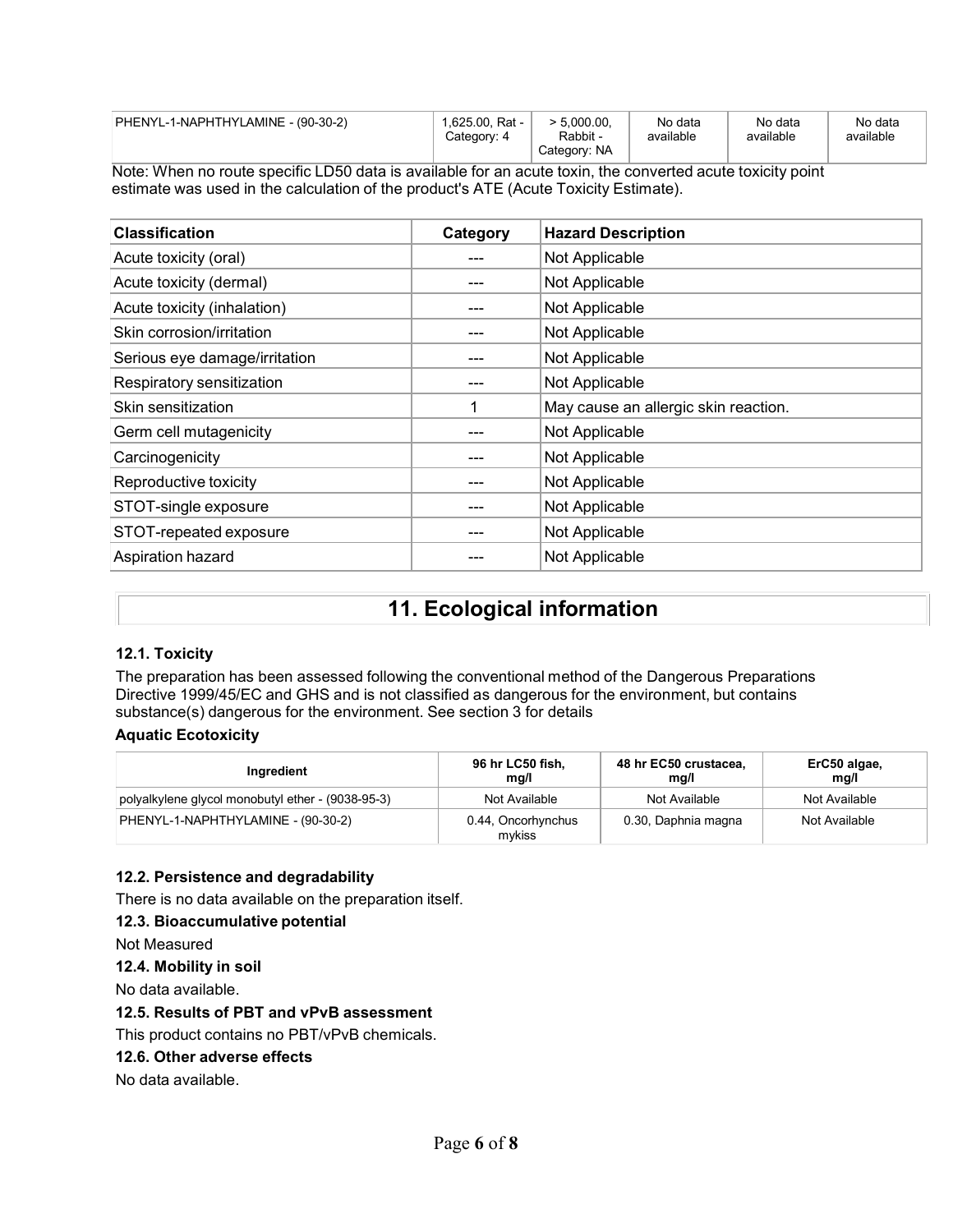# **13. Disposal considerations**

# **13.1. Waste treatment methods**

Observe all federal, state and local regulations when disposing of this substance.

# **14. Transport information**

|                                     | <b>DOT (Domestic Surface)</b><br>Transportation) | IMO / IMDG (Ocean<br><b>Transportation)</b>                     | <b>ICAO/IATA</b>                 |
|-------------------------------------|--------------------------------------------------|-----------------------------------------------------------------|----------------------------------|
| 14.1. UN number                     | Not Applicable                                   | Not Regulated                                                   | Not Regulated                    |
| 14.2. UN proper shipping<br>name    | Not Regulated                                    | Not Regulated                                                   | Not Regulated                    |
| 14.3. Transport hazard<br>class(es) | <b>DOT Hazard Class: Not</b><br>Applicable       | <b>IMDG:</b> Not Applicable<br><b>Sub Class: Not Applicable</b> | <b>Air Class: Not Applicable</b> |
| 14.4. Packing group                 | Not Applicable                                   | Not Applicable                                                  | Not Applicable                   |
| 14.5. Environmental hazards         |                                                  |                                                                 |                                  |
| <b>IMDG</b>                         | Marine Pollutant: No                             |                                                                 |                                  |
| 14.6. Special precautions for user  |                                                  |                                                                 |                                  |
|                                     | No further information                           |                                                                 |                                  |

# **15. Regulatory information**

**Regulatory Overview** The regulatory data in Section 15 is not intended to be all-inclusive, only selected regulations are represented. **Toxic Substance Control Act ( TSCA)** All components of this material are either listed or exempt from listing on the TSCA Inventory. **WHMIS Classification** D2B **US EPA Tier II Hazards Fire:** No

**Sudden Release of Pressure:** No **Reactive:** No **Immediate (Acute):** Yes

**Delayed (Chronic):** No

#### **EPCRA 311/312 Chemicals and RQs:**

To the best of our knowledge, there are no chemicals at levels which require reporting under this statute.

#### **EPCRA 302 Extremely Hazardous :**

To the best of our knowledge, there are no chemicals at levels which require reporting under this statute.

## **EPCRA 313 Toxic Chemicals:**

To the best of our knowledge, there are no chemicals at levels which require reporting under this statute.

## **Proposition 65 - Carcinogens (>0.0%):**

Benzenamine